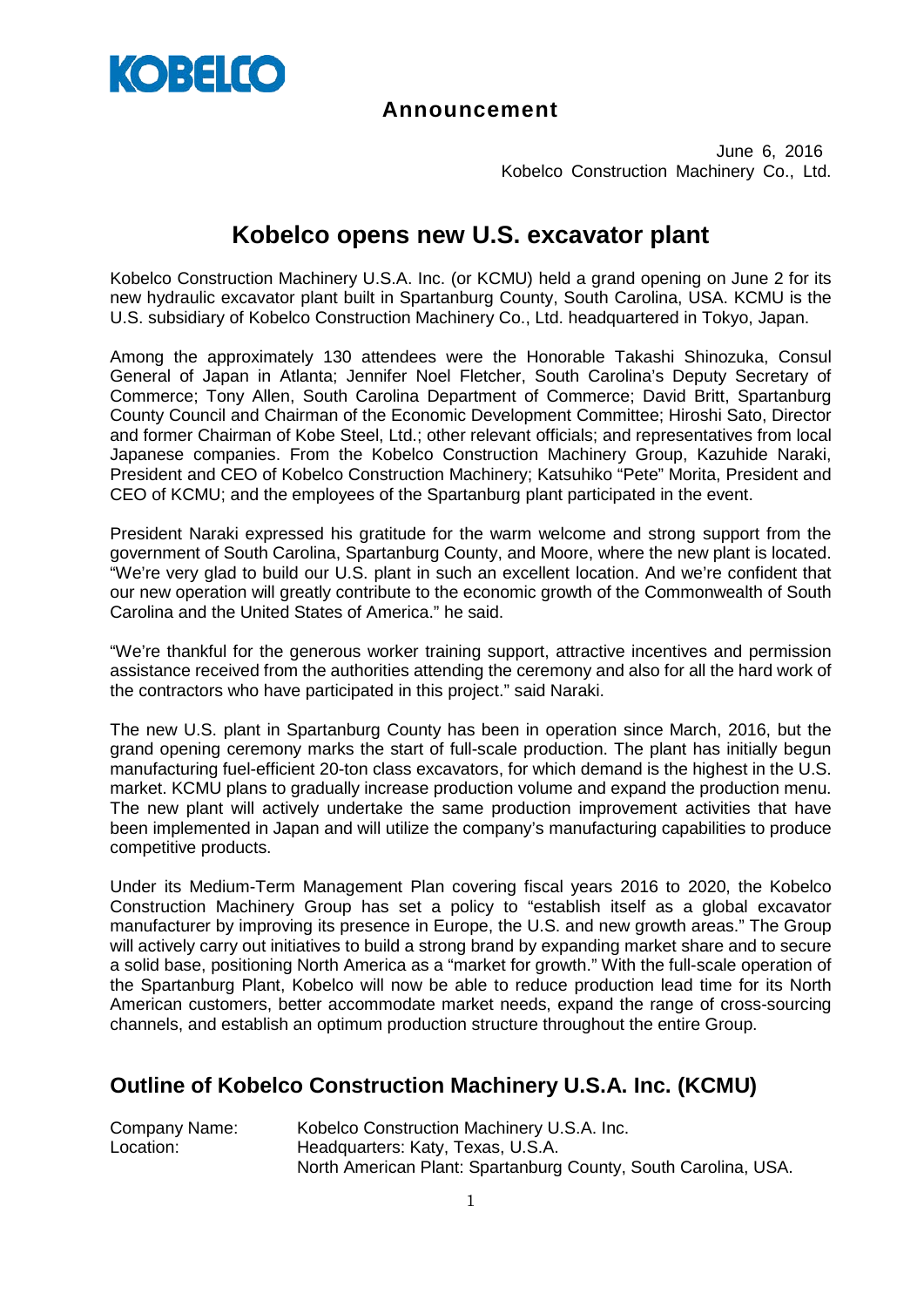| Katsuhiko 'Pete" Morita, President and CEO                                                                                   |
|------------------------------------------------------------------------------------------------------------------------------|
| \$2,300                                                                                                                      |
| Kobelco Construction Machinery Co., Ltd. 100%                                                                                |
| March, 2016                                                                                                                  |
| Manufacturing of hydraulic excavators, sales and servicing of<br>construction machinery in North, Central, and South America |
| Headquarters (Katy, Texas): 77                                                                                               |
| Spartanburg Plant:<br>42<br>(As of June 1, 2016)                                                                             |
|                                                                                                                              |

## **Outline of the Spartanburg Plant**

| Land area:                  | About 310,000 $m^2$ (76 acres)                    |
|-----------------------------|---------------------------------------------------|
| <b>Building Area:</b>       | Plant: About 14,500 $m^2$ (156,000 square feet)   |
|                             | Office: About 1,600 $m^2$ (17,000 square feet)    |
| <b>Production Capacity:</b> | 1,800 units/year                                  |
| Products:                   | 20-ton hydraulic excavators                       |
|                             | (Product lineup to be expanded gradually by 2020) |



Remarks by Kazuhide Naraki, President and CEO of Kobelco Construction Machinery



At the Grand Opening Ceremony: Attendees with the first machine manufactured at the plant